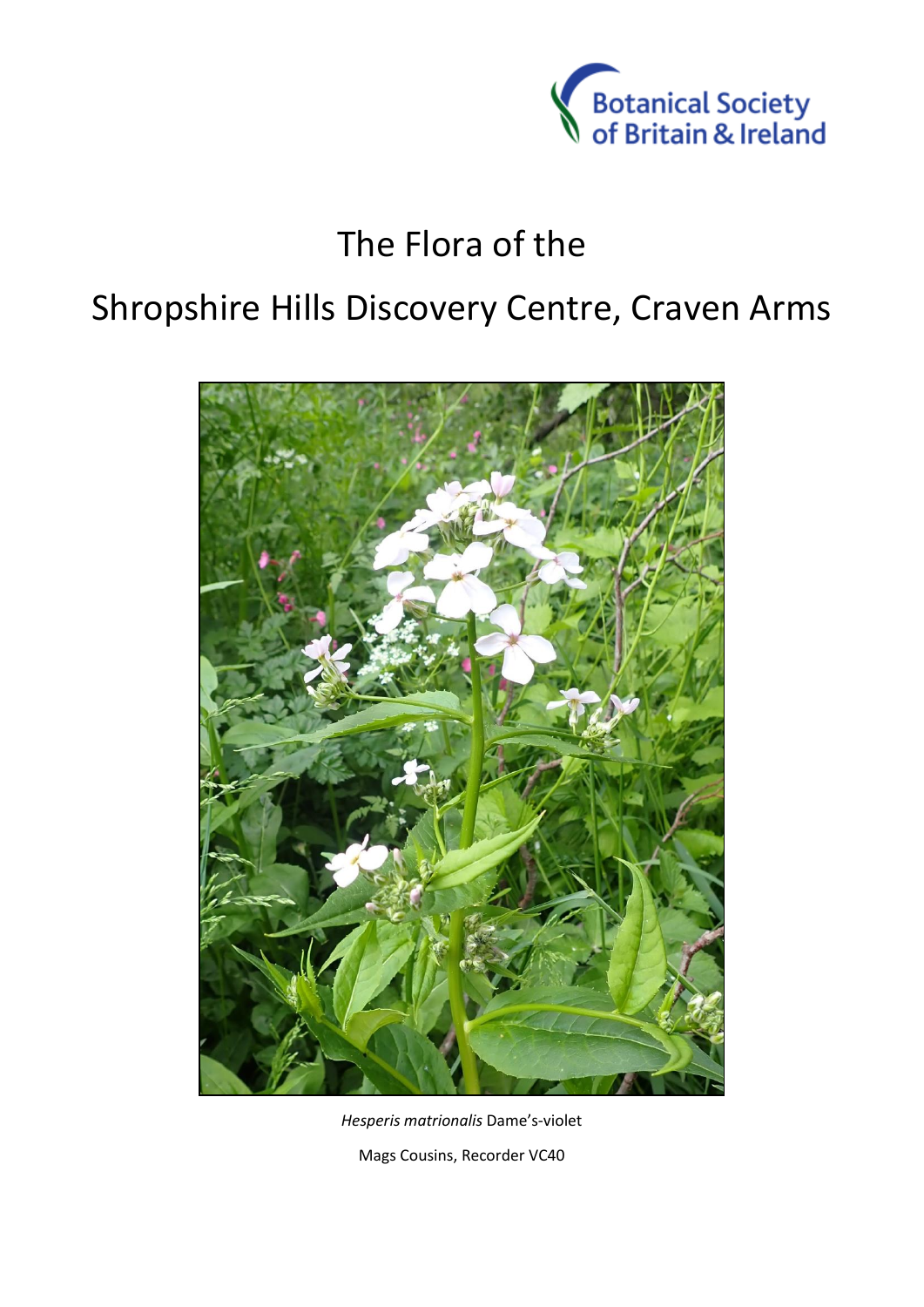Species list so far:

| <b>Scientific name</b>                       | Common name               | <b>Date</b> |
|----------------------------------------------|---------------------------|-------------|
| Acer campestre                               | <b>Field Maple</b>        | 18/07/2021  |
| Acer platanoides                             | Norway Maple              | 18/07/2021  |
| Achillea millefolium                         | Yarrow                    | 18/07/2021  |
| Aegopodium podagraria                        | Ground-elder              | 18/07/2021  |
| Agrostis capillaris                          | Common Bent               | 18/07/2021  |
| Aira praecox                                 | Early Hair-grass          | 22/05/2022  |
| Ajuga reptans                                | <b>Bugle</b>              | 22/05/2022  |
| Alchemilla filicaulis                        | Hairy Lady's-mantle       | 04/05/2022  |
| Alisma plantago-aquatica                     | Water-plantain            | 18/07/2021  |
| Alliaria petiolata                           | <b>Garlic Mustard</b>     | 18/07/2021  |
| Allium ursinum                               | <b>Wild Garlic</b>        | 22/05/2022  |
| Alnus glutinosa                              | Alder                     | 18/07/2021  |
| Alopecurus pratensis                         | <b>Meadow Foxtail</b>     | 22/05/2022  |
| Anagallis arvensis                           | <b>Scarlet Pimpernel</b>  | 18/07/2021  |
| Anchusa officinalis                          | Alkanet                   | 18/07/2021  |
| Anemone nemorosa                             | Wood Anemone              | 04/05/2022  |
| Angelica sylvestris                          | <b>Wild Angelica</b>      | 22/05/2022  |
| Anisantha sterilis                           | <b>Barren Brome</b>       | 18/07/2021  |
| Anthoxanthum odoratum                        | <b>Sweet Vernal Grass</b> | 18/07/2021  |
| Anthriscus sylvestris                        | Cow Parsley               | 18/07/2021  |
| Arctium lappa                                | <b>Greater Burdock</b>    | 04/05/2022  |
| <b>Arctium minus</b>                         | Lesser Burdock            | 18/07/2021  |
| Arrhenatherum elatius                        | False Oat-grass           | 18/07/2021  |
| Arum maculatum                               | Lords-and-Ladies          | 22/05/2022  |
| Athyrium filix-femina                        | Lady Fern                 | 22/05/2022  |
| <b>Bellis perennis</b>                       | Daisy                     | 04/05/2022  |
| Betula pendula                               | Silver Birch              | 04/05/2022  |
| <b>Bromus hordeaceus</b>                     | Soft Brome                | 22/05/2022  |
| Calystegia sepium                            | <b>Hedge Bindweed</b>     | 18/07/2021  |
| Cardamine flexuosa                           | <b>Wavy Bitter-cress</b>  | 04/05/2022  |
| Cardamine hirsuta                            | <b>Hairy Bitter-cress</b> | 18/07/2021  |
| Cardamine pratensis                          | Cuckooflower              | 22/05/2022  |
| Carduus crispus                              | <b>Welted Thistle</b>     | 18/07/2021  |
| Carex caryophyllea                           | Spring-sedge              | 04/05/2022  |
| Carex flacca                                 | <b>Glaucous Sedge</b>     | 18/07/2021  |
| Carex pendula                                | Pendulous Sedge           | 18/07/2021  |
| Carex remota                                 | Remote Sedge              | 18/07/2021  |
| Carex riparia                                | <b>Great Pond-sedge</b>   | 18/07/2021  |
| Carex spicata?                               | Spiked Sedge?             | 22/05/2022  |
| Centaurea nigra sens. lat. (=nigra/debauxii) | Common Knapweed           | 04/05/2022  |
| Centranthus ruber                            | <b>Red Valerian</b>       | 18/07/2021  |
| Cerastium fontanum                           | Common Mouse-ear          | 18/07/2021  |
| Cerastium glomeratum                         | <b>Sticky Mouse-ear</b>   | 22/05/2022  |
| Ceratophyllum demersum                       | <b>Rigid Hornwort</b>     | 18/07/2021  |
| Chamerion angustifolium                      | Rosebay Willowherb        | 18/07/2021  |

M.Cousins, V1.0, page 2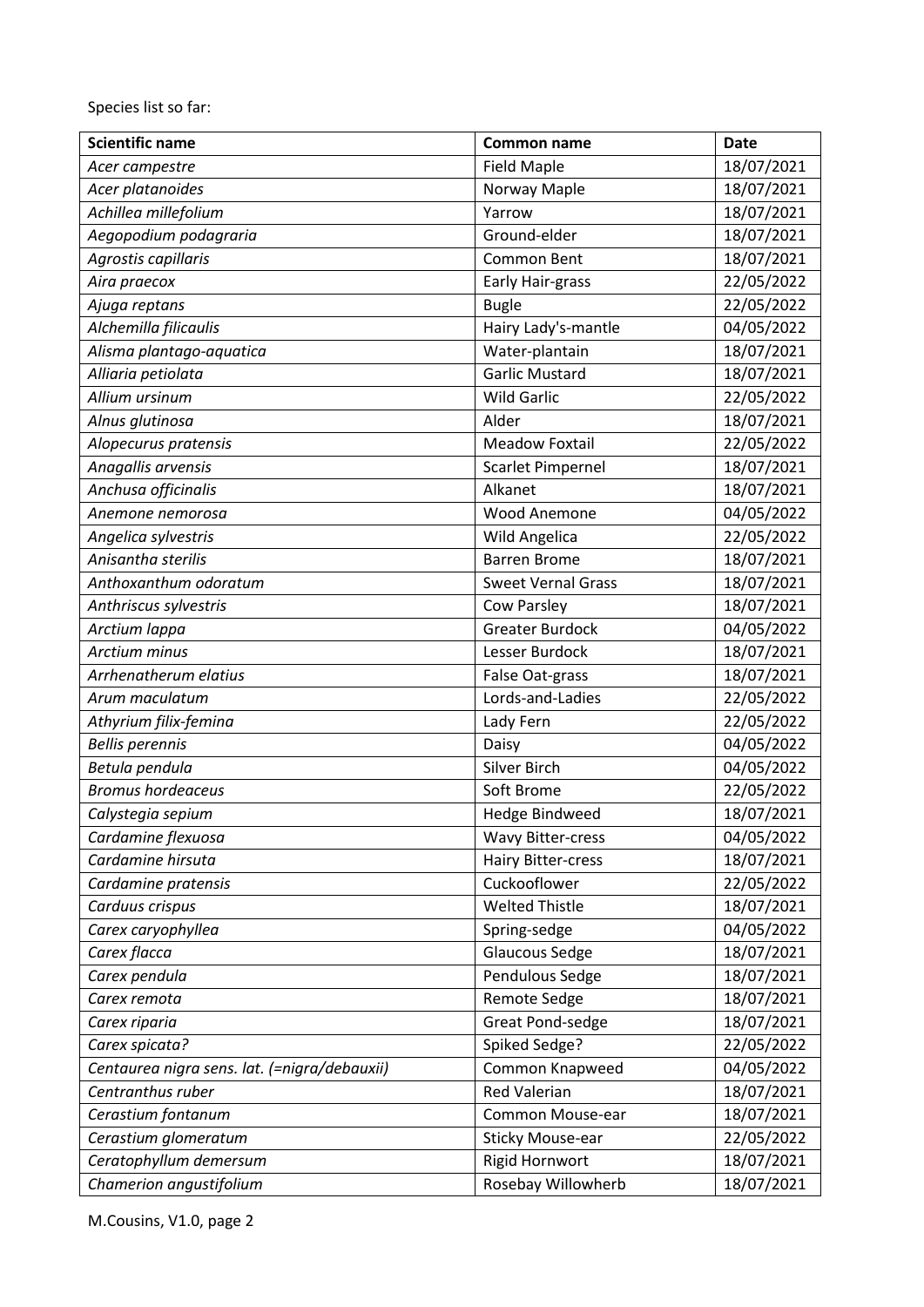| Cirsium arvense           | <b>Creeping Thistle</b>         | 18/07/2021 |
|---------------------------|---------------------------------|------------|
| Cirsium vulgare           | <b>Spear Thistle</b>            | 18/07/2021 |
| Claytonia sibirica        | <b>Pink Purslane</b>            | 18/07/2021 |
| Conopodium majus          | Pignut                          | 22/05/2022 |
| Coronopus didymus         | Swine-cress                     | 22/05/2022 |
| Corylus avellana          | Hazel                           | 18/07/2021 |
| Crassula helmsii          | New Zealand Pigmyweed           | 22/05/2022 |
| Crataegus monogyna        | Hawthorn                        | 18/07/2021 |
| Crepis biennis            | Rough Hawk's-beard              | 18/07/2021 |
| Crepis capillaris         | Smooth Hawk's-beard             | 18/07/2021 |
| Crepis vesicaria          | <b>Beaked Hawk's-beard</b>      | 22/05/2022 |
| Cynosurus cristatus       | Crested Dog's-tail              | 18/07/2021 |
| Dactylis glomerata        | Cock's-foot                     | 18/07/2021 |
| Deschampsia cespitosa     | <b>Tufted Hair-grass</b>        | 04/05/2022 |
| Dipsacus fullonum         | <b>Wild Teasel</b>              | 18/07/2021 |
| Dryopteris dilatata       | <b>Broad Buckler-fern</b>       | 22/05/2022 |
| Dryopteris filix-mas      | Male-fern                       | 04/05/2022 |
| Eleocharis palustris      | Common Spike-rush               | 18/07/2021 |
| Elymus caninus            | <b>Bearded Couch</b>            | 18/07/2021 |
| Epilobium ciliatum        | American Willowherb             | 18/07/2021 |
| Epilobium hirsutum        | <b>Great Willowherb</b>         | 04/05/2022 |
| Epilobium montanum        | <b>Broad-leaved Willowherb</b>  | 22/05/2022 |
| Epipactis helleborine     | <b>Broad-leaved Helleborine</b> | 18/07/2021 |
| Equisetum arvense         | <b>Field Horsetail</b>          | 18/07/2021 |
| Erophila verna var. verna | <b>Common Whitlowgrass</b>      | 22/05/2022 |
| Euonymus europaeus        | Spindle                         | 04/05/2022 |
| Euphorbia peplis          | Purple Spurge                   | 04/05/2022 |
| Ficaria verna Spp.verna   | Lesser Celandine                | 22/05/2022 |
| Filipendula ulmaria       | Meadowsweet                     | 18/07/2021 |
| Fragaria vesca            | Wild Strawberry                 | 04/05/2022 |
| Fraxinus excelsior        | Ash                             | 18/07/2021 |
| Galium aparine            | Cleavers                        | 18/07/2021 |
| Galium palustre           | Common Marsh-bedstraw           | 18/07/2021 |
| Galium verum              | Lady's Bedstraw                 | 18/07/2021 |
| Geranium dissectum        | Cut-leaved Crane's-bill         | 18/07/2021 |
| Geranium molle            | Dove's-foot Crane's-bill        | 18/07/2021 |
| Geranium pratense         | Meadow Crane's-bill             | 18/07/2021 |
| Geranium pusillum         | Small-flowered Crane's-bill     | 22/05/2022 |
| Geum urbanum              | <b>Wood Avens</b>               | 18/07/2021 |
| Glechoma hederacea        | Ground-ivy                      | 04/05/2022 |
| Glyceria fluitans         | <b>Floating Sweet-grass</b>     | 18/07/2021 |
| Glyceria maxima           | Reed Sweet-grass                | 04/05/2022 |
| <b>Hedera helix</b>       | Ivy                             | 18/07/2021 |
| Heracleum sphondylium     | Hogweed                         | 18/07/2021 |
| Hesperis matronalis       | Dame's-violet                   | 22/05/2022 |
| <b>Holcus lanatus</b>     | Yorkshire-fog                   | 18/07/2021 |
| <b>Holcus mollis</b>      | <b>Creeping Soft-grass</b>      | 18/07/2021 |
| Hyacinthoides non-scripta | Bluebell                        | 22/05/2022 |

M.Cousins, V1.0, page 3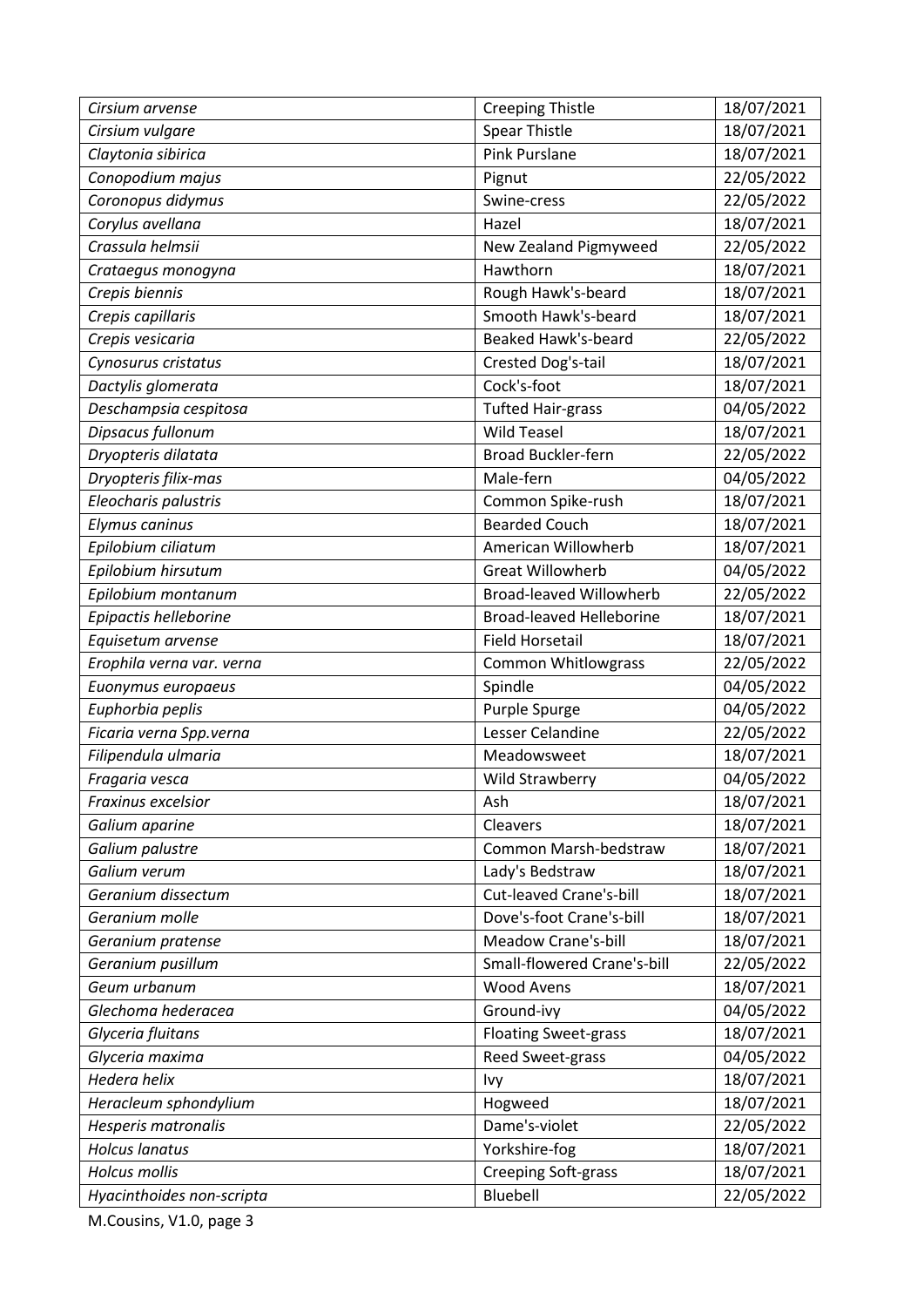| massartiana<br>Square-stalked St John's-wort<br>18/07/2021<br>Hypericum tetrapterum<br>Des Etangs's St John's-wort<br>18/07/2021<br>Hypericum x desetangsii<br>Cat's-ear<br>18/07/2021<br>Hypochaeris radicata<br>18/07/2021<br>Ilex aquifolium<br>Holly<br>04/05/2022<br>Impatiens glandulifera<br><b>Indian Balsam</b><br>Iris pseudacorus<br><b>Yellow Iris</b><br>18/07/2021<br>18/07/2021<br>Jacobaea vulgaris<br>Common Ragwort<br>18/07/2021<br>Juncus effusus<br>Soft-rush<br>Juncus inflexus<br><b>Hard Rush</b><br>18/07/2021<br>Lamium album<br>22/05/2022<br><b>White Dead-nettle</b><br>18/07/2021<br>Lapsana communis<br>Nipplewort<br>18/07/2021<br>Lathyrus pratensis<br><b>Meadow Vetchling</b><br>Lemna trisulca<br>Ivy-leaved Duckweed<br>18/07/2021<br>18/07/2021<br>Oxeye Daisy<br>Leucanthemum vulgare<br>Purple Toadflax<br>18/07/2021<br>Linaria purpurea<br>18/07/2021<br>Lolium perenne<br>Perennial Rye-grass<br>Common Bird's-foot-trefoil<br>Lotus corniculatus<br>18/07/2021<br>04/05/2022<br>Field Wood-rush<br>Luzula campestris<br>Lysimachia nemorum?<br>22/05/2022<br>Yellow Pimpernel?<br>Musk-mallow<br>18/07/2021<br>Malva moschata<br>18/07/2021<br>Matricaria discoidea<br>Pineapple Weed<br><b>Water Mint</b><br>18/07/2021<br>Mentha aquatica<br>18/07/2021<br>Mercurialis perennis<br>Dog's Mercury<br>Myosotis arvensis<br>Field Forget-me-not<br>18/07/2021<br>Changing Forget-me-not<br>Myosotis discolor<br>22/05/2022<br>Myosotis laxa<br>Creeping Forget-me-not<br>22/05/2022<br>Myosotis scorpioides<br>Water Forget-me-not<br>18/07/2021<br>Myosotis sylvatica<br>04/05/2022<br>Wood Forget-me-not<br><b>Narcissus</b><br>daffodils<br>04/05/2022<br>18/07/2021<br>White Water-lily<br>Nymphaea alba<br>Oenanthe crocata<br>Hemlock Water-dropwort<br>18/07/2021<br><b>Green Alkanet</b><br>22/05/2022<br>Pentaglottis sempervirens<br>Phalaris arundinacea<br>18/07/2021<br>Reed Canary-grass<br>18/07/2021<br>Timothy<br>Phleum pratense<br>Phragmites australis<br>Common Reed<br>18/07/2021<br><b>Buck's-horn Plantain</b><br>22/05/2022<br>Plantago coronopus<br>Plantago lanceolata<br>18/07/2021<br><b>Ribwort Plantain</b><br>18/07/2021<br><b>Greater Plantain</b><br>Plantago major<br>22/05/2022<br><b>Annual Meadow-grass</b><br>Poa annua<br>18/07/2021<br>Poa trivialis<br>Rough Meadow-grass<br>18/07/2021<br>Knotgrass<br>Polygonum aviculare<br>18/07/2021<br><b>Broad-leaved Pondweed</b><br>Potamogeton natans<br>Potentilla reptans<br>18/07/2021<br><b>Creeping Cinquefoil</b><br>Potentilla sterilis<br>22/05/2022<br><b>Barren Strawberry</b><br>18/07/2021<br>Prunella vulgaris<br>Selfheal<br>18/07/2021<br>Prunus spinosa<br>Blackthorn | Hyacinthoides non-scripta x hispanica = $H. x$ | Bluebell | 04/05/2022 |
|----------------------------------------------------------------------------------------------------------------------------------------------------------------------------------------------------------------------------------------------------------------------------------------------------------------------------------------------------------------------------------------------------------------------------------------------------------------------------------------------------------------------------------------------------------------------------------------------------------------------------------------------------------------------------------------------------------------------------------------------------------------------------------------------------------------------------------------------------------------------------------------------------------------------------------------------------------------------------------------------------------------------------------------------------------------------------------------------------------------------------------------------------------------------------------------------------------------------------------------------------------------------------------------------------------------------------------------------------------------------------------------------------------------------------------------------------------------------------------------------------------------------------------------------------------------------------------------------------------------------------------------------------------------------------------------------------------------------------------------------------------------------------------------------------------------------------------------------------------------------------------------------------------------------------------------------------------------------------------------------------------------------------------------------------------------------------------------------------------------------------------------------------------------------------------------------------------------------------------------------------------------------------------------------------------------------------------------------------------------------------------------------------------------------------------------------------------------------------------------------------------------------------------------------------------------------------------------------------------------------------------------------------------------------------------------------------------------------|------------------------------------------------|----------|------------|
|                                                                                                                                                                                                                                                                                                                                                                                                                                                                                                                                                                                                                                                                                                                                                                                                                                                                                                                                                                                                                                                                                                                                                                                                                                                                                                                                                                                                                                                                                                                                                                                                                                                                                                                                                                                                                                                                                                                                                                                                                                                                                                                                                                                                                                                                                                                                                                                                                                                                                                                                                                                                                                                                                                                      |                                                |          |            |
|                                                                                                                                                                                                                                                                                                                                                                                                                                                                                                                                                                                                                                                                                                                                                                                                                                                                                                                                                                                                                                                                                                                                                                                                                                                                                                                                                                                                                                                                                                                                                                                                                                                                                                                                                                                                                                                                                                                                                                                                                                                                                                                                                                                                                                                                                                                                                                                                                                                                                                                                                                                                                                                                                                                      |                                                |          |            |
|                                                                                                                                                                                                                                                                                                                                                                                                                                                                                                                                                                                                                                                                                                                                                                                                                                                                                                                                                                                                                                                                                                                                                                                                                                                                                                                                                                                                                                                                                                                                                                                                                                                                                                                                                                                                                                                                                                                                                                                                                                                                                                                                                                                                                                                                                                                                                                                                                                                                                                                                                                                                                                                                                                                      |                                                |          |            |
|                                                                                                                                                                                                                                                                                                                                                                                                                                                                                                                                                                                                                                                                                                                                                                                                                                                                                                                                                                                                                                                                                                                                                                                                                                                                                                                                                                                                                                                                                                                                                                                                                                                                                                                                                                                                                                                                                                                                                                                                                                                                                                                                                                                                                                                                                                                                                                                                                                                                                                                                                                                                                                                                                                                      |                                                |          |            |
|                                                                                                                                                                                                                                                                                                                                                                                                                                                                                                                                                                                                                                                                                                                                                                                                                                                                                                                                                                                                                                                                                                                                                                                                                                                                                                                                                                                                                                                                                                                                                                                                                                                                                                                                                                                                                                                                                                                                                                                                                                                                                                                                                                                                                                                                                                                                                                                                                                                                                                                                                                                                                                                                                                                      |                                                |          |            |
|                                                                                                                                                                                                                                                                                                                                                                                                                                                                                                                                                                                                                                                                                                                                                                                                                                                                                                                                                                                                                                                                                                                                                                                                                                                                                                                                                                                                                                                                                                                                                                                                                                                                                                                                                                                                                                                                                                                                                                                                                                                                                                                                                                                                                                                                                                                                                                                                                                                                                                                                                                                                                                                                                                                      |                                                |          |            |
|                                                                                                                                                                                                                                                                                                                                                                                                                                                                                                                                                                                                                                                                                                                                                                                                                                                                                                                                                                                                                                                                                                                                                                                                                                                                                                                                                                                                                                                                                                                                                                                                                                                                                                                                                                                                                                                                                                                                                                                                                                                                                                                                                                                                                                                                                                                                                                                                                                                                                                                                                                                                                                                                                                                      |                                                |          |            |
|                                                                                                                                                                                                                                                                                                                                                                                                                                                                                                                                                                                                                                                                                                                                                                                                                                                                                                                                                                                                                                                                                                                                                                                                                                                                                                                                                                                                                                                                                                                                                                                                                                                                                                                                                                                                                                                                                                                                                                                                                                                                                                                                                                                                                                                                                                                                                                                                                                                                                                                                                                                                                                                                                                                      |                                                |          |            |
|                                                                                                                                                                                                                                                                                                                                                                                                                                                                                                                                                                                                                                                                                                                                                                                                                                                                                                                                                                                                                                                                                                                                                                                                                                                                                                                                                                                                                                                                                                                                                                                                                                                                                                                                                                                                                                                                                                                                                                                                                                                                                                                                                                                                                                                                                                                                                                                                                                                                                                                                                                                                                                                                                                                      |                                                |          |            |
|                                                                                                                                                                                                                                                                                                                                                                                                                                                                                                                                                                                                                                                                                                                                                                                                                                                                                                                                                                                                                                                                                                                                                                                                                                                                                                                                                                                                                                                                                                                                                                                                                                                                                                                                                                                                                                                                                                                                                                                                                                                                                                                                                                                                                                                                                                                                                                                                                                                                                                                                                                                                                                                                                                                      |                                                |          |            |
|                                                                                                                                                                                                                                                                                                                                                                                                                                                                                                                                                                                                                                                                                                                                                                                                                                                                                                                                                                                                                                                                                                                                                                                                                                                                                                                                                                                                                                                                                                                                                                                                                                                                                                                                                                                                                                                                                                                                                                                                                                                                                                                                                                                                                                                                                                                                                                                                                                                                                                                                                                                                                                                                                                                      |                                                |          |            |
|                                                                                                                                                                                                                                                                                                                                                                                                                                                                                                                                                                                                                                                                                                                                                                                                                                                                                                                                                                                                                                                                                                                                                                                                                                                                                                                                                                                                                                                                                                                                                                                                                                                                                                                                                                                                                                                                                                                                                                                                                                                                                                                                                                                                                                                                                                                                                                                                                                                                                                                                                                                                                                                                                                                      |                                                |          |            |
|                                                                                                                                                                                                                                                                                                                                                                                                                                                                                                                                                                                                                                                                                                                                                                                                                                                                                                                                                                                                                                                                                                                                                                                                                                                                                                                                                                                                                                                                                                                                                                                                                                                                                                                                                                                                                                                                                                                                                                                                                                                                                                                                                                                                                                                                                                                                                                                                                                                                                                                                                                                                                                                                                                                      |                                                |          |            |
|                                                                                                                                                                                                                                                                                                                                                                                                                                                                                                                                                                                                                                                                                                                                                                                                                                                                                                                                                                                                                                                                                                                                                                                                                                                                                                                                                                                                                                                                                                                                                                                                                                                                                                                                                                                                                                                                                                                                                                                                                                                                                                                                                                                                                                                                                                                                                                                                                                                                                                                                                                                                                                                                                                                      |                                                |          |            |
|                                                                                                                                                                                                                                                                                                                                                                                                                                                                                                                                                                                                                                                                                                                                                                                                                                                                                                                                                                                                                                                                                                                                                                                                                                                                                                                                                                                                                                                                                                                                                                                                                                                                                                                                                                                                                                                                                                                                                                                                                                                                                                                                                                                                                                                                                                                                                                                                                                                                                                                                                                                                                                                                                                                      |                                                |          |            |
|                                                                                                                                                                                                                                                                                                                                                                                                                                                                                                                                                                                                                                                                                                                                                                                                                                                                                                                                                                                                                                                                                                                                                                                                                                                                                                                                                                                                                                                                                                                                                                                                                                                                                                                                                                                                                                                                                                                                                                                                                                                                                                                                                                                                                                                                                                                                                                                                                                                                                                                                                                                                                                                                                                                      |                                                |          |            |
|                                                                                                                                                                                                                                                                                                                                                                                                                                                                                                                                                                                                                                                                                                                                                                                                                                                                                                                                                                                                                                                                                                                                                                                                                                                                                                                                                                                                                                                                                                                                                                                                                                                                                                                                                                                                                                                                                                                                                                                                                                                                                                                                                                                                                                                                                                                                                                                                                                                                                                                                                                                                                                                                                                                      |                                                |          |            |
|                                                                                                                                                                                                                                                                                                                                                                                                                                                                                                                                                                                                                                                                                                                                                                                                                                                                                                                                                                                                                                                                                                                                                                                                                                                                                                                                                                                                                                                                                                                                                                                                                                                                                                                                                                                                                                                                                                                                                                                                                                                                                                                                                                                                                                                                                                                                                                                                                                                                                                                                                                                                                                                                                                                      |                                                |          |            |
|                                                                                                                                                                                                                                                                                                                                                                                                                                                                                                                                                                                                                                                                                                                                                                                                                                                                                                                                                                                                                                                                                                                                                                                                                                                                                                                                                                                                                                                                                                                                                                                                                                                                                                                                                                                                                                                                                                                                                                                                                                                                                                                                                                                                                                                                                                                                                                                                                                                                                                                                                                                                                                                                                                                      |                                                |          |            |
|                                                                                                                                                                                                                                                                                                                                                                                                                                                                                                                                                                                                                                                                                                                                                                                                                                                                                                                                                                                                                                                                                                                                                                                                                                                                                                                                                                                                                                                                                                                                                                                                                                                                                                                                                                                                                                                                                                                                                                                                                                                                                                                                                                                                                                                                                                                                                                                                                                                                                                                                                                                                                                                                                                                      |                                                |          |            |
|                                                                                                                                                                                                                                                                                                                                                                                                                                                                                                                                                                                                                                                                                                                                                                                                                                                                                                                                                                                                                                                                                                                                                                                                                                                                                                                                                                                                                                                                                                                                                                                                                                                                                                                                                                                                                                                                                                                                                                                                                                                                                                                                                                                                                                                                                                                                                                                                                                                                                                                                                                                                                                                                                                                      |                                                |          |            |
|                                                                                                                                                                                                                                                                                                                                                                                                                                                                                                                                                                                                                                                                                                                                                                                                                                                                                                                                                                                                                                                                                                                                                                                                                                                                                                                                                                                                                                                                                                                                                                                                                                                                                                                                                                                                                                                                                                                                                                                                                                                                                                                                                                                                                                                                                                                                                                                                                                                                                                                                                                                                                                                                                                                      |                                                |          |            |
|                                                                                                                                                                                                                                                                                                                                                                                                                                                                                                                                                                                                                                                                                                                                                                                                                                                                                                                                                                                                                                                                                                                                                                                                                                                                                                                                                                                                                                                                                                                                                                                                                                                                                                                                                                                                                                                                                                                                                                                                                                                                                                                                                                                                                                                                                                                                                                                                                                                                                                                                                                                                                                                                                                                      |                                                |          |            |
|                                                                                                                                                                                                                                                                                                                                                                                                                                                                                                                                                                                                                                                                                                                                                                                                                                                                                                                                                                                                                                                                                                                                                                                                                                                                                                                                                                                                                                                                                                                                                                                                                                                                                                                                                                                                                                                                                                                                                                                                                                                                                                                                                                                                                                                                                                                                                                                                                                                                                                                                                                                                                                                                                                                      |                                                |          |            |
|                                                                                                                                                                                                                                                                                                                                                                                                                                                                                                                                                                                                                                                                                                                                                                                                                                                                                                                                                                                                                                                                                                                                                                                                                                                                                                                                                                                                                                                                                                                                                                                                                                                                                                                                                                                                                                                                                                                                                                                                                                                                                                                                                                                                                                                                                                                                                                                                                                                                                                                                                                                                                                                                                                                      |                                                |          |            |
|                                                                                                                                                                                                                                                                                                                                                                                                                                                                                                                                                                                                                                                                                                                                                                                                                                                                                                                                                                                                                                                                                                                                                                                                                                                                                                                                                                                                                                                                                                                                                                                                                                                                                                                                                                                                                                                                                                                                                                                                                                                                                                                                                                                                                                                                                                                                                                                                                                                                                                                                                                                                                                                                                                                      |                                                |          |            |
|                                                                                                                                                                                                                                                                                                                                                                                                                                                                                                                                                                                                                                                                                                                                                                                                                                                                                                                                                                                                                                                                                                                                                                                                                                                                                                                                                                                                                                                                                                                                                                                                                                                                                                                                                                                                                                                                                                                                                                                                                                                                                                                                                                                                                                                                                                                                                                                                                                                                                                                                                                                                                                                                                                                      |                                                |          |            |
|                                                                                                                                                                                                                                                                                                                                                                                                                                                                                                                                                                                                                                                                                                                                                                                                                                                                                                                                                                                                                                                                                                                                                                                                                                                                                                                                                                                                                                                                                                                                                                                                                                                                                                                                                                                                                                                                                                                                                                                                                                                                                                                                                                                                                                                                                                                                                                                                                                                                                                                                                                                                                                                                                                                      |                                                |          |            |
|                                                                                                                                                                                                                                                                                                                                                                                                                                                                                                                                                                                                                                                                                                                                                                                                                                                                                                                                                                                                                                                                                                                                                                                                                                                                                                                                                                                                                                                                                                                                                                                                                                                                                                                                                                                                                                                                                                                                                                                                                                                                                                                                                                                                                                                                                                                                                                                                                                                                                                                                                                                                                                                                                                                      |                                                |          |            |
|                                                                                                                                                                                                                                                                                                                                                                                                                                                                                                                                                                                                                                                                                                                                                                                                                                                                                                                                                                                                                                                                                                                                                                                                                                                                                                                                                                                                                                                                                                                                                                                                                                                                                                                                                                                                                                                                                                                                                                                                                                                                                                                                                                                                                                                                                                                                                                                                                                                                                                                                                                                                                                                                                                                      |                                                |          |            |
|                                                                                                                                                                                                                                                                                                                                                                                                                                                                                                                                                                                                                                                                                                                                                                                                                                                                                                                                                                                                                                                                                                                                                                                                                                                                                                                                                                                                                                                                                                                                                                                                                                                                                                                                                                                                                                                                                                                                                                                                                                                                                                                                                                                                                                                                                                                                                                                                                                                                                                                                                                                                                                                                                                                      |                                                |          |            |
|                                                                                                                                                                                                                                                                                                                                                                                                                                                                                                                                                                                                                                                                                                                                                                                                                                                                                                                                                                                                                                                                                                                                                                                                                                                                                                                                                                                                                                                                                                                                                                                                                                                                                                                                                                                                                                                                                                                                                                                                                                                                                                                                                                                                                                                                                                                                                                                                                                                                                                                                                                                                                                                                                                                      |                                                |          |            |
|                                                                                                                                                                                                                                                                                                                                                                                                                                                                                                                                                                                                                                                                                                                                                                                                                                                                                                                                                                                                                                                                                                                                                                                                                                                                                                                                                                                                                                                                                                                                                                                                                                                                                                                                                                                                                                                                                                                                                                                                                                                                                                                                                                                                                                                                                                                                                                                                                                                                                                                                                                                                                                                                                                                      |                                                |          |            |
|                                                                                                                                                                                                                                                                                                                                                                                                                                                                                                                                                                                                                                                                                                                                                                                                                                                                                                                                                                                                                                                                                                                                                                                                                                                                                                                                                                                                                                                                                                                                                                                                                                                                                                                                                                                                                                                                                                                                                                                                                                                                                                                                                                                                                                                                                                                                                                                                                                                                                                                                                                                                                                                                                                                      |                                                |          |            |
|                                                                                                                                                                                                                                                                                                                                                                                                                                                                                                                                                                                                                                                                                                                                                                                                                                                                                                                                                                                                                                                                                                                                                                                                                                                                                                                                                                                                                                                                                                                                                                                                                                                                                                                                                                                                                                                                                                                                                                                                                                                                                                                                                                                                                                                                                                                                                                                                                                                                                                                                                                                                                                                                                                                      |                                                |          |            |
|                                                                                                                                                                                                                                                                                                                                                                                                                                                                                                                                                                                                                                                                                                                                                                                                                                                                                                                                                                                                                                                                                                                                                                                                                                                                                                                                                                                                                                                                                                                                                                                                                                                                                                                                                                                                                                                                                                                                                                                                                                                                                                                                                                                                                                                                                                                                                                                                                                                                                                                                                                                                                                                                                                                      |                                                |          |            |
|                                                                                                                                                                                                                                                                                                                                                                                                                                                                                                                                                                                                                                                                                                                                                                                                                                                                                                                                                                                                                                                                                                                                                                                                                                                                                                                                                                                                                                                                                                                                                                                                                                                                                                                                                                                                                                                                                                                                                                                                                                                                                                                                                                                                                                                                                                                                                                                                                                                                                                                                                                                                                                                                                                                      |                                                |          |            |
|                                                                                                                                                                                                                                                                                                                                                                                                                                                                                                                                                                                                                                                                                                                                                                                                                                                                                                                                                                                                                                                                                                                                                                                                                                                                                                                                                                                                                                                                                                                                                                                                                                                                                                                                                                                                                                                                                                                                                                                                                                                                                                                                                                                                                                                                                                                                                                                                                                                                                                                                                                                                                                                                                                                      |                                                |          |            |
|                                                                                                                                                                                                                                                                                                                                                                                                                                                                                                                                                                                                                                                                                                                                                                                                                                                                                                                                                                                                                                                                                                                                                                                                                                                                                                                                                                                                                                                                                                                                                                                                                                                                                                                                                                                                                                                                                                                                                                                                                                                                                                                                                                                                                                                                                                                                                                                                                                                                                                                                                                                                                                                                                                                      |                                                |          |            |
|                                                                                                                                                                                                                                                                                                                                                                                                                                                                                                                                                                                                                                                                                                                                                                                                                                                                                                                                                                                                                                                                                                                                                                                                                                                                                                                                                                                                                                                                                                                                                                                                                                                                                                                                                                                                                                                                                                                                                                                                                                                                                                                                                                                                                                                                                                                                                                                                                                                                                                                                                                                                                                                                                                                      |                                                |          |            |
|                                                                                                                                                                                                                                                                                                                                                                                                                                                                                                                                                                                                                                                                                                                                                                                                                                                                                                                                                                                                                                                                                                                                                                                                                                                                                                                                                                                                                                                                                                                                                                                                                                                                                                                                                                                                                                                                                                                                                                                                                                                                                                                                                                                                                                                                                                                                                                                                                                                                                                                                                                                                                                                                                                                      |                                                |          |            |
|                                                                                                                                                                                                                                                                                                                                                                                                                                                                                                                                                                                                                                                                                                                                                                                                                                                                                                                                                                                                                                                                                                                                                                                                                                                                                                                                                                                                                                                                                                                                                                                                                                                                                                                                                                                                                                                                                                                                                                                                                                                                                                                                                                                                                                                                                                                                                                                                                                                                                                                                                                                                                                                                                                                      |                                                |          |            |
|                                                                                                                                                                                                                                                                                                                                                                                                                                                                                                                                                                                                                                                                                                                                                                                                                                                                                                                                                                                                                                                                                                                                                                                                                                                                                                                                                                                                                                                                                                                                                                                                                                                                                                                                                                                                                                                                                                                                                                                                                                                                                                                                                                                                                                                                                                                                                                                                                                                                                                                                                                                                                                                                                                                      |                                                |          |            |
|                                                                                                                                                                                                                                                                                                                                                                                                                                                                                                                                                                                                                                                                                                                                                                                                                                                                                                                                                                                                                                                                                                                                                                                                                                                                                                                                                                                                                                                                                                                                                                                                                                                                                                                                                                                                                                                                                                                                                                                                                                                                                                                                                                                                                                                                                                                                                                                                                                                                                                                                                                                                                                                                                                                      |                                                |          |            |
|                                                                                                                                                                                                                                                                                                                                                                                                                                                                                                                                                                                                                                                                                                                                                                                                                                                                                                                                                                                                                                                                                                                                                                                                                                                                                                                                                                                                                                                                                                                                                                                                                                                                                                                                                                                                                                                                                                                                                                                                                                                                                                                                                                                                                                                                                                                                                                                                                                                                                                                                                                                                                                                                                                                      |                                                |          |            |
|                                                                                                                                                                                                                                                                                                                                                                                                                                                                                                                                                                                                                                                                                                                                                                                                                                                                                                                                                                                                                                                                                                                                                                                                                                                                                                                                                                                                                                                                                                                                                                                                                                                                                                                                                                                                                                                                                                                                                                                                                                                                                                                                                                                                                                                                                                                                                                                                                                                                                                                                                                                                                                                                                                                      |                                                |          |            |
|                                                                                                                                                                                                                                                                                                                                                                                                                                                                                                                                                                                                                                                                                                                                                                                                                                                                                                                                                                                                                                                                                                                                                                                                                                                                                                                                                                                                                                                                                                                                                                                                                                                                                                                                                                                                                                                                                                                                                                                                                                                                                                                                                                                                                                                                                                                                                                                                                                                                                                                                                                                                                                                                                                                      |                                                |          |            |

M.Cousins, V1.0, page 4